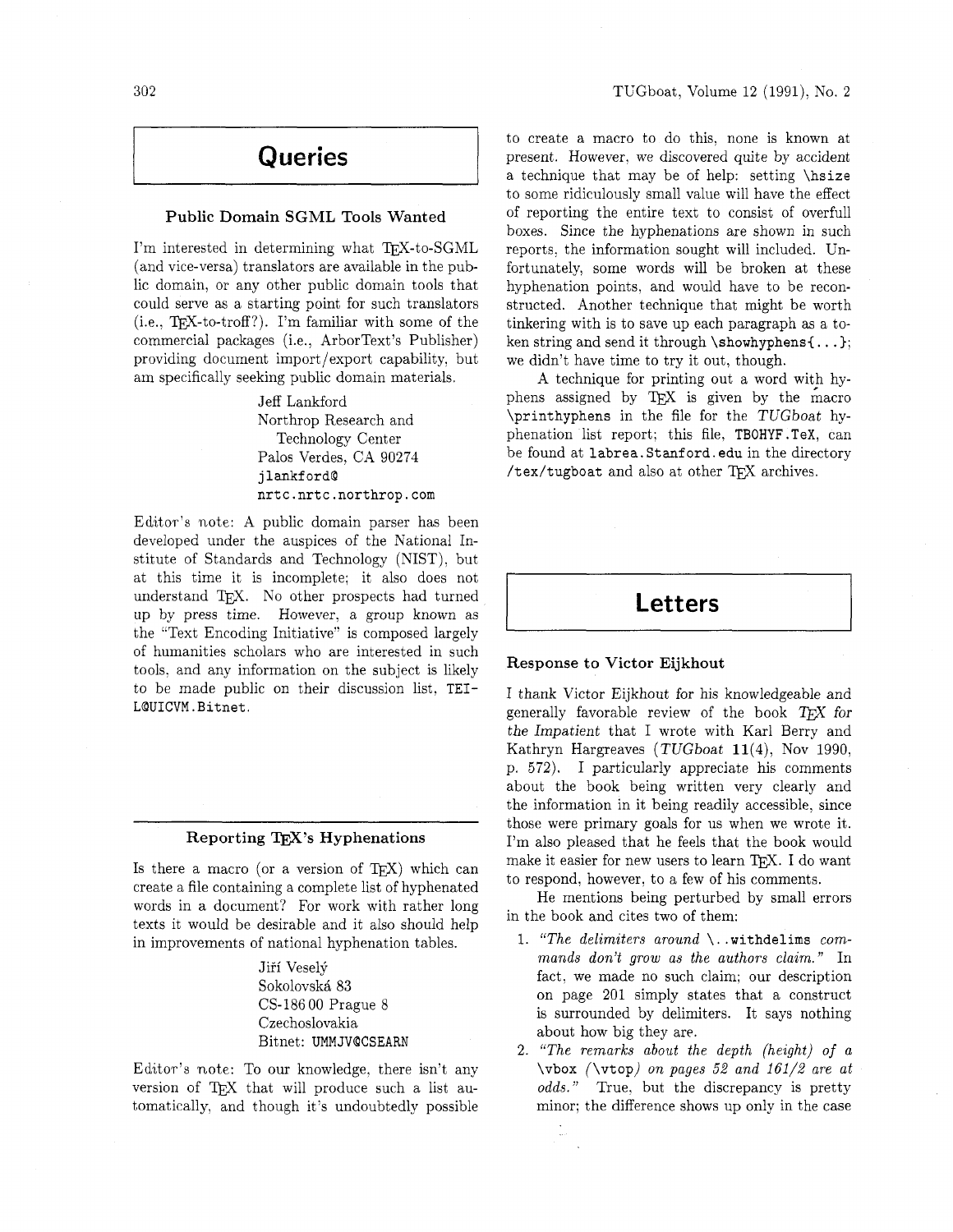where the first or last item in the vertical list is a whatsit. TEX would probably be better off, in fact, if a **\write** at the start of the vertical list of a **\vtop** had no effect on the height of the **\vtop.** 

 $T_{E}X$  for the Impatient has a great many references to particular pages of The  $T_{E}X$ book. Eijkhout TEX for the Impatient has a great many references to particular pages of The TEXbook. Eijkhout concludes from this that TEX for the Impatient is not simed at aspiring backers. I'd agree that the not aimed at aspiring hackers. I'd agree that the book is not sufficient by itself for  $T_{F}X$  hackers—we didn't intend it to be. We expect that hackers will use it in conjunction with The TEXbook, and we say as much in our preface.

Used this way,  $T_F X$  for the Impatient largely compensates for The TEXbook's well-recognized shortcomings. The  $T_{E}Xbook$  is indispensable as the definitive source of information on TFX, but a big problem with The TEXbook is that it's very hard to retrieve information from it. Essential topics appear in odd places, e.g., the description of registers in the middle of the chapter on How T<sub>F</sub>X Makes Lines into Pages. The index has so many references under each entry that it's hard to locate the definitive one, and the one that's marked as definitive often gives just the syntax of a command, not its semantics. Part of our reason for often referring to The T $FX$ book was to make T $FX$  for the Impatient useful as a guide to The  $T<sub>E</sub>Xbook$  as well as a guide to TpX.

In my own work I use both books. I refer to  $T_{E}X$  for the Impatient for quick answers to most questions and to The TEX book for things such as the details of particular algorithms and the definitions of the plain TEX macros. Even though I was the principal author of  $T_F X$  for the Impatient, I don't claim to remember everything that's in it!

> Paul Abrahams 214 River Road Deerfield, MA 01342 **abrahms%wayne-mtsQ um.cc.umich.edu**

## **Response to Paul Abrahams**

Paul Abrahams mentions two instances where my review cited errors in TEX for the Impatient; his explanations do not remove the problems.

Regarding whether or not delimiters grow, he is correct that no such claim is made on page 201; instead, it appears on page 58 with the definition of "delimiter": "However, TFX performs the adjustment only if the delmiter appears in a 'delimiter context'  $\ldots$  (see pp. 201, 204)." Maybe "Even though I was the principal author of  $T \n F X$ for the Impatient, I don't claim to remember everything that's in it!" can be used as attenuating circumstance.

As to differences between the depth (height) of a **\vbox (\vtop),** the discrepancy ("the difference shows up only in the case where the first or last item in the vertical list is a whatsit") is minor but important. I might not have known this fact if some rather befuddled user hadn't asked me what on earth was going on when he wrote

**\def \caption#lC\hboxi\hboxi** . . . **)\vtopi#l33**  and subsequently used this as

\caption{\label{...} ...}

and found the text dropping a line because of the **\label** command. So it does occur in practice.

> Victor Eijkhout **eijkhout@csrd.uiuc.edu**

## **in Schools: Why Not?**

In the March issue of TUGboat, Konrad Neuwirth claims that there is no place for  $T_FX$  in schools. He claims, "No, there is no place where TEX fits into schools. It is too big, too powerful."

My experience is that nothing is too powerful for schools. In fact, one of the biggest problems with schools in America (and, it seems, worldwide) is that people underestimate the intellectual capabilities of young people.

We have been using TEX at Woburn High School in Woburn, Massachusetts, for about five years, and its popularity is growing with both faculty and students. Before describing what we do with  $Tr X$  let me first say that we *don't* write programs in it. I don't ask my students to write a TFX program to filter primes from a list. Neither do I ask them to write a Logo program to format a paper. Different tools have different uses.

Here's how  $T_{E}X$  has been used by the faculty: